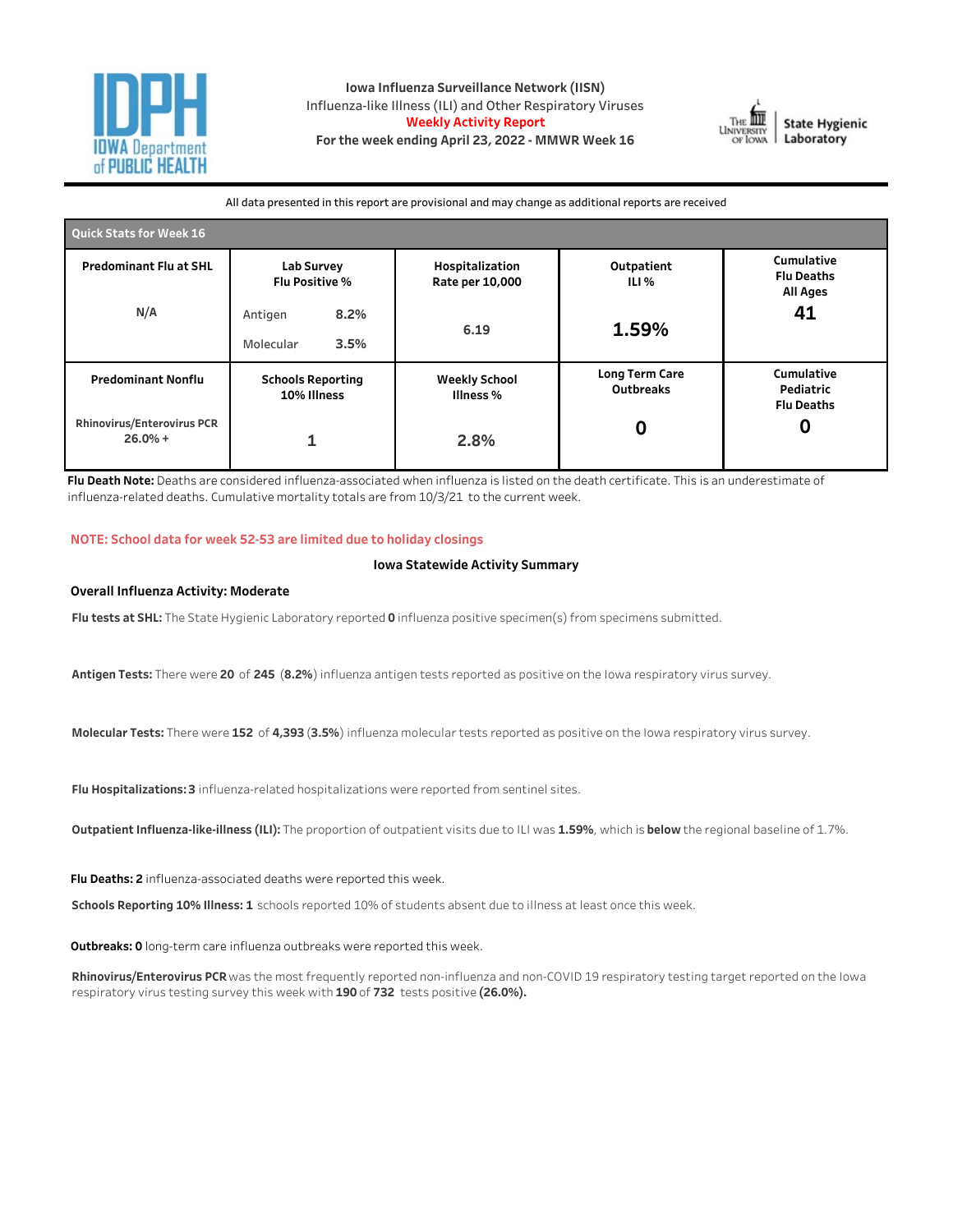

Percentage of respiratory specimens that tested positive for influenza, by influenza transmission zone<sup>1</sup>. Map generated on 14 April 2022.

Data Source: Global Influenza and Response System (GISRS), FluNet (www.who.int/flunet). Visit https://www.who.int/teams/global-influenza-programme/surveillance-and-monitoring/influenza-updates/current-influenza-update

for more information.

**National Influenza Like Illness (ILI) Activity - CDC** 



This map shows influenza-like illness, which is determined by symptoms such as fever, cough, and sore throat that can be caused by a number of pathogens in addition to influenza (e.g., COVID-19). Detailed information can be found online at www.cdc.gov/flu/weekly/.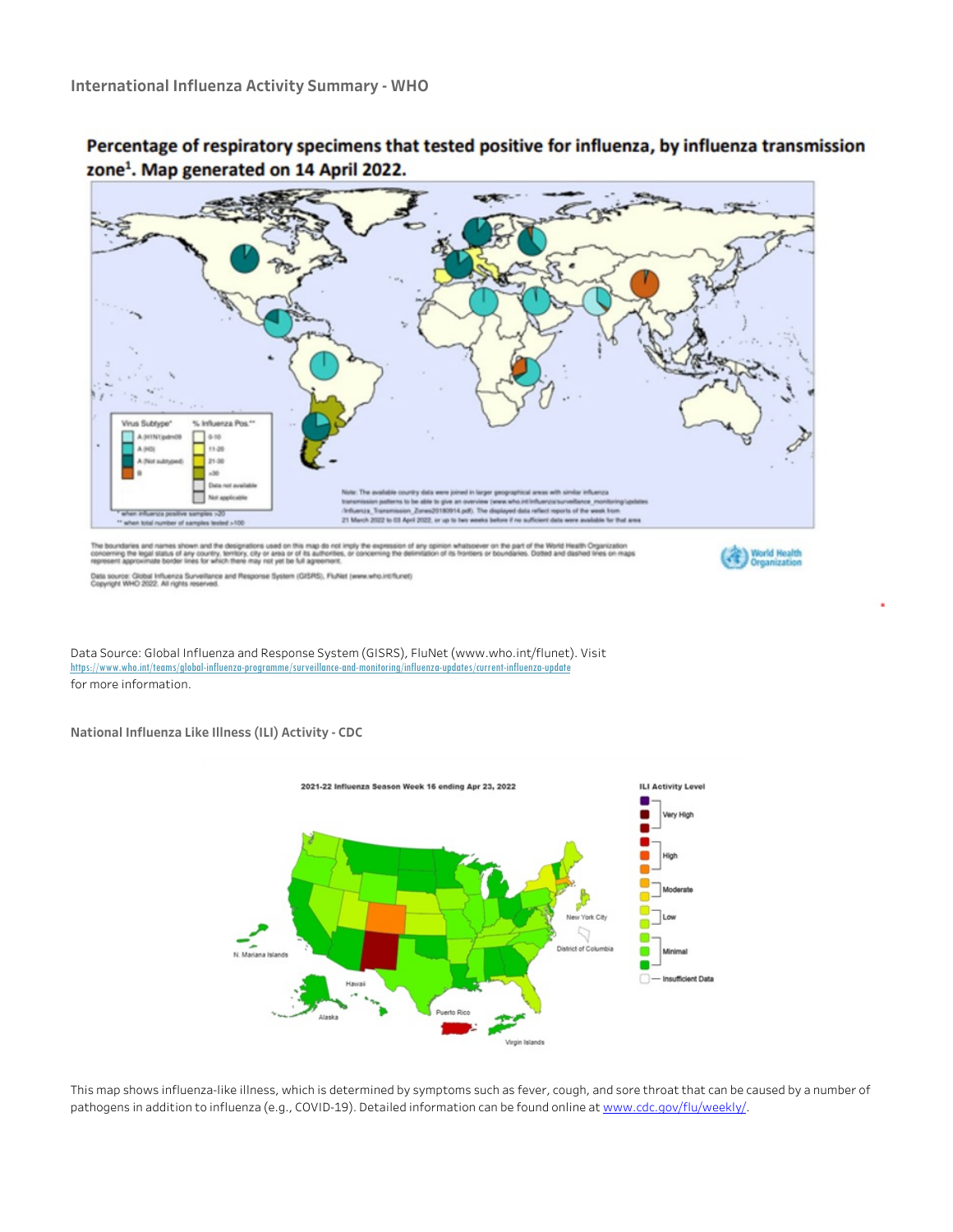# Influenza Testing at the State Hygienic Laboratory at the University of Iowa (SHL)

|                  |                  | <b>Influenza A</b> |                   |           |              |                   |                   |                          |              |
|------------------|------------------|--------------------|-------------------|-----------|--------------|-------------------|-------------------|--------------------------|--------------|
| <b>Age Group</b> | A(H1N1)<br>pdm09 | A(H3)              | A not<br>subtyped | A Variant | <b>Total</b> | <b>B</b> Victoria | <b>B</b> Yamagata | <b>B</b> not<br>subtyped | <b>Total</b> |
| $0 - 4$          |                  | 18                 | 0                 | 0         | 18           |                   |                   |                          | 0            |
| $5 - 17$         | 0                | 29                 | 0                 | $\circ$   | 29           |                   | 0                 | $\mathbf 0$              | 0            |
| 18-24            | 0                | 50                 | $\overline{ }$    | $\circ$   | 51           | $\Omega$          | 0                 | 0                        | 0            |
| 25-49            | 0                | 13                 | 0                 | $\circ$   | 13           |                   | $\Omega$          | $\mathbf 0$              | 0            |
| 50-64            | 0                | 12                 | 0                 | $\circ$   | 12           | $\Omega$          | 0                 | 0                        | 0            |
| $65+$            | 0                | 22                 | 0                 | $\circ$   | 22           |                   | $\Omega$          | $\mathbf 0$              | 0            |
| Total            | Ο                | 144                |                   | 0         | 145          | 0                 | 0                 | $\Omega$                 | 0            |

## Cumulative Influenza Viruses Detected by SHL by Age Group (10/3/2021 - Current Week)

Table Note: Cell counts of three or less are sometimes suppressed to protect confidentiality. Totals by age may not add up to totals by subtype/lineage due to missing age information. Only cases of Iowa residents are included. Specimens listed as "not subtyped" may be pending or were not able to be subtyped due to weak positive lab results. This can be due to poor collection, timing of collection or stage of infection.



# Influenza Viruses Detected by SHL by Week (10/3/21 - Current Week)

Graph Note: Only viruses that have been assigned a subtype or lineage are shown.

SHL Flu Testing Note: The State Hygienic Laboratory (SHL) is the primary laboratory in Iowa characterizing specimens for influenza surveillance. SHL reports the number of tests performed and the type and subtype/lineage of positive tests to the influenza surveillance network daily. SHL also sends a portion of specimens to CDC for further characterization.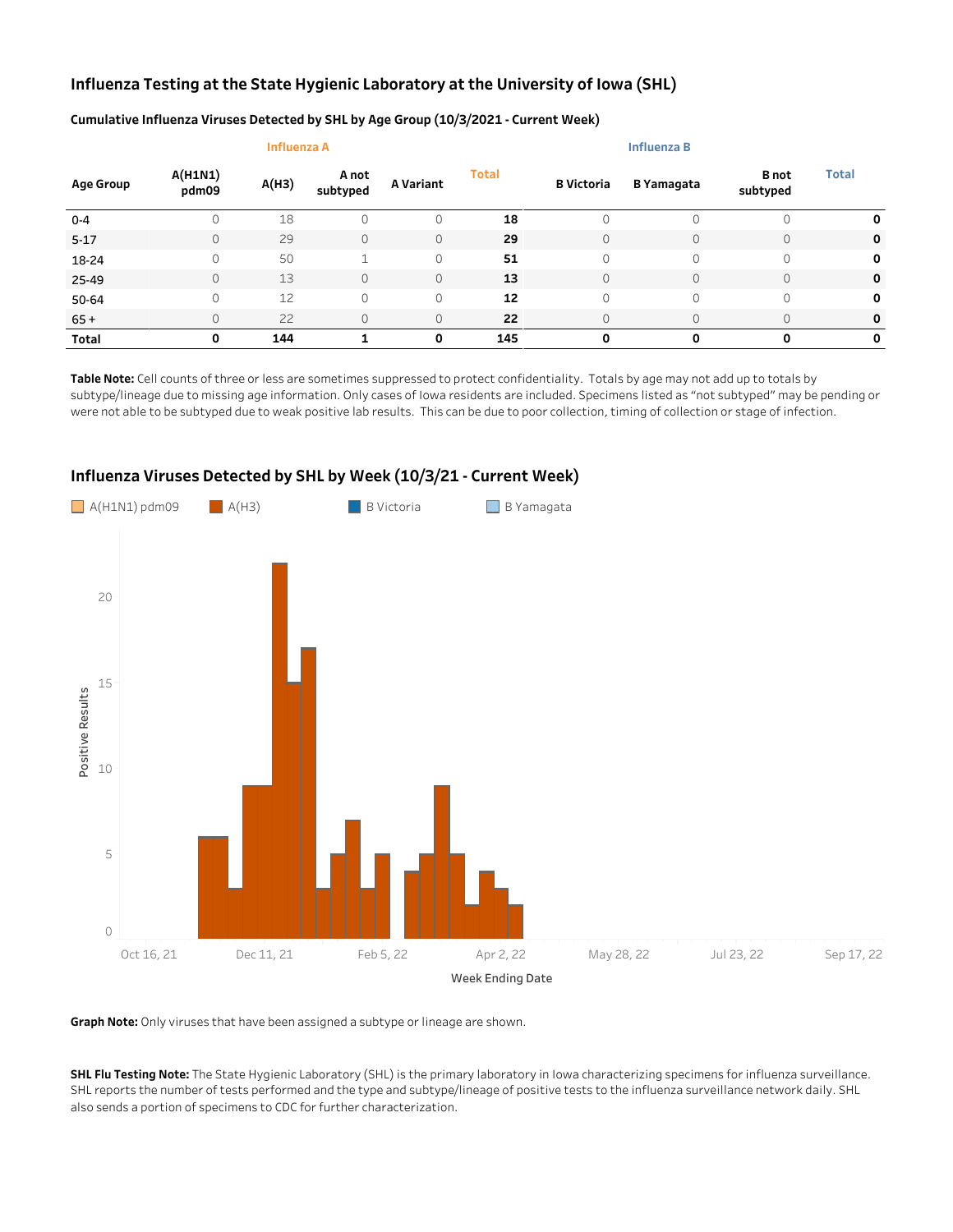# **Number of Influenza Molecular Tests and Positive Percentage**



## **NumberofInfluenzaAntigenTestsandPositivePercentage**



## **Iowa Respiratory Survey - Influenza**

### **FluTestsandPositivitybyRegion-CurrentWeek**

|            |                     | Antigen                            |                                                           |       | Molecular           |                                    |                     |                                    |  |  |  |
|------------|---------------------|------------------------------------|-----------------------------------------------------------|-------|---------------------|------------------------------------|---------------------|------------------------------------|--|--|--|
|            | Flu A               |                                    |                                                           | Flu B |                     |                                    | Flu A<br>FluB       |                                    |  |  |  |
| Flu Region | Number<br>Positives | Positive<br>Percent by Flu<br>Type | Positive<br>Number<br>Percent by Flu<br>Positives<br>Type |       | Number<br>Positives | Positive<br>Percent by Flu<br>Type | Number<br>Positives | Positive<br>Percent by Flu<br>Type |  |  |  |
| $1-C$      | 4                   | 8.0%                               |                                                           | 2.0%  | 16                  | 2.4%                               |                     | 0.0%                               |  |  |  |
| $2-NE$     | $\overline{0}$      | 0.0%                               | $\Omega$                                                  | 0.0%  | 12                  | 6.6%                               | 0                   | 0.0%                               |  |  |  |
| 3-NW       | $\overline{0}$      | 0.0%                               | 5                                                         | 6.8%  | 3                   | 1.1%                               | 0                   | 0.0%                               |  |  |  |
| 4-SW       | $\overline{0}$      |                                    | $\Omega$                                                  |       | $\overline{4}$      | 5.3%                               | $\Omega$            | 0.0%                               |  |  |  |
| $5-SE$     |                     | 2.0%                               | $\Omega$                                                  | 0.0%  | $\mathbf{0}$        |                                    | 0                   |                                    |  |  |  |
| $6-E$      | 8                   | 11.4%                              | ◀                                                         | 1.4%  | 116                 | 3.7%                               |                     | 0.0%                               |  |  |  |
| Total      | 13                  | 5.3%                               |                                                           | 2.9%  | 151                 | 3.4%                               |                     | 0.0%                               |  |  |  |

Table Note: Only tests with at least one positive this week are shown.

Respiratory Survey Note: IDPH and SHL run a weekly web-based survey program where laboratorians report the number of influenza and respiratory syncytial virus (RSV) rapid tests performed and the number of tests positive. Facilities reported the total number of tests and positive results, not individual-level information.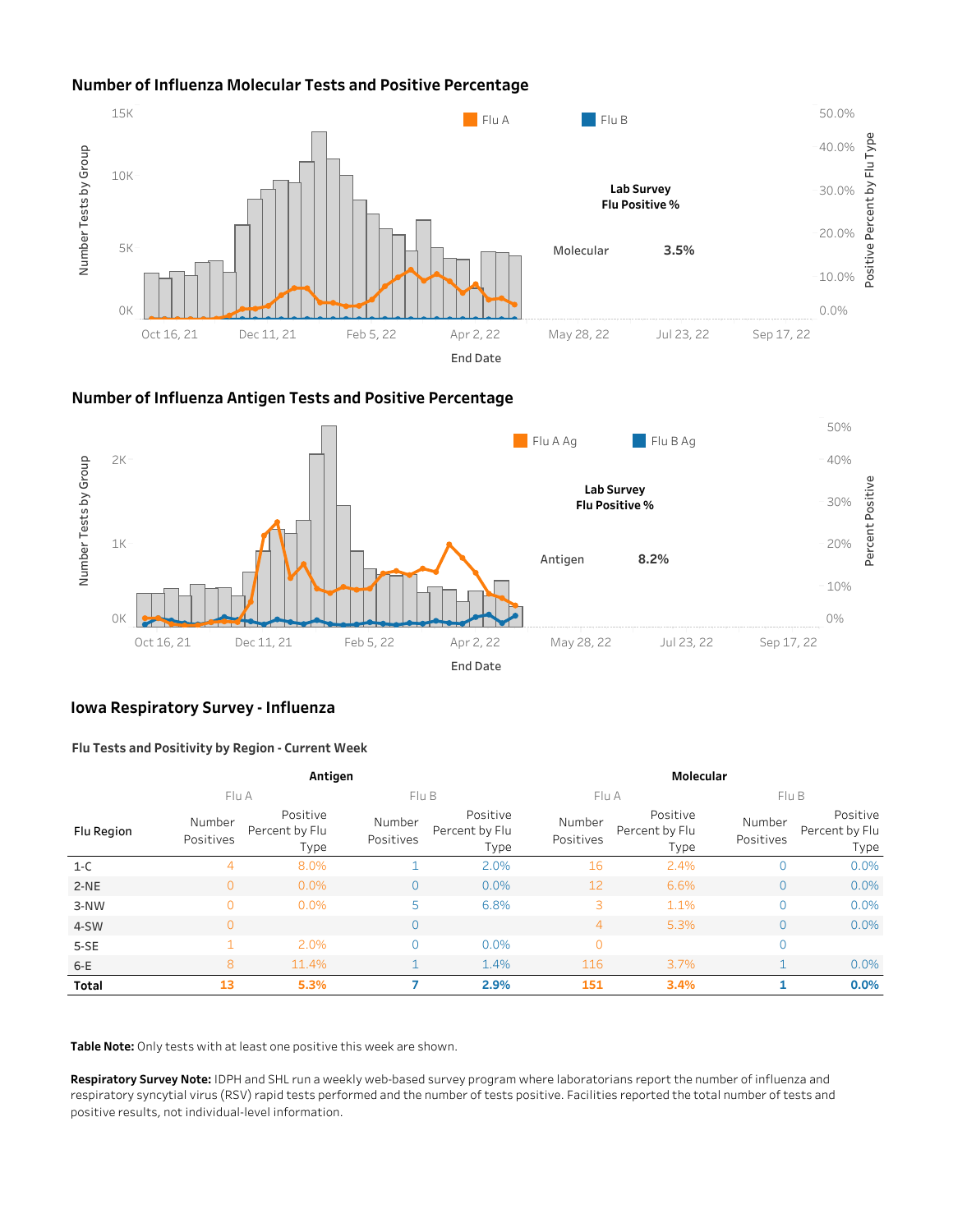### **Outpatient Health Care Provider Surveillance Program (ILINet)**

#### Percent Of Outpatient Visits Attributed to Influenza-like Illness (ILI) as Reported by ILINet Sites



**ILIRecentWeeks**

| <b>MMWR</b><br>Week | <b>End Date</b> | Age 0-4       | Age 5-24 | Age 25-49 | Age 50-64 | Age 65 and<br>older | <b>Total ILI</b>           | <b>ILI Pct</b> |
|---------------------|-----------------|---------------|----------|-----------|-----------|---------------------|----------------------------|----------------|
| 14                  | 4/9/2022        | $\sim$<br>C T | 39       | ب         |           |                     | 78                         | 1.78%          |
| 15                  | 4/16/2022       |               | 41       | 12        |           |                     | $\overline{\phantom{a}}$ d | 1.74%          |
| 16                  | 4/23/2022       |               | 33       | 18        |           |                     |                            | 1.59%          |

Outpatient ILI Note: Outpatient health care providers who participate in the ILINet (a national influenza surveillance program) report the number of patients seen with influenza-like illness and the total number of patient visits each week. Iowa health care providers interested in joining this surveillance program should contact Andy Weigel at 515-322-1937 or andy.weigel@idph.iowa.gov for more information. The ILI Definition has changed for 20121-22 so that persons with ILI symptoms (cough, sore throat, fever) will be counted even if positive for other resperitory illness (e.g., COVID-19) which makes comparison across seasons difficult.

### **Iowa Department of Public Health Data Tracking Portal - Flu Vaccine**

Visit the Iowa Public Health Tracking Portal Influenza Vaccine Data page for details on Iowa Flu Vaccine Coverage: https://tracking.idph.iowa.gov/Health/Immunization/Influenza-Vaccine/Influenza-Vaccine-Data



County - Use the drop-down menu to change the data shown.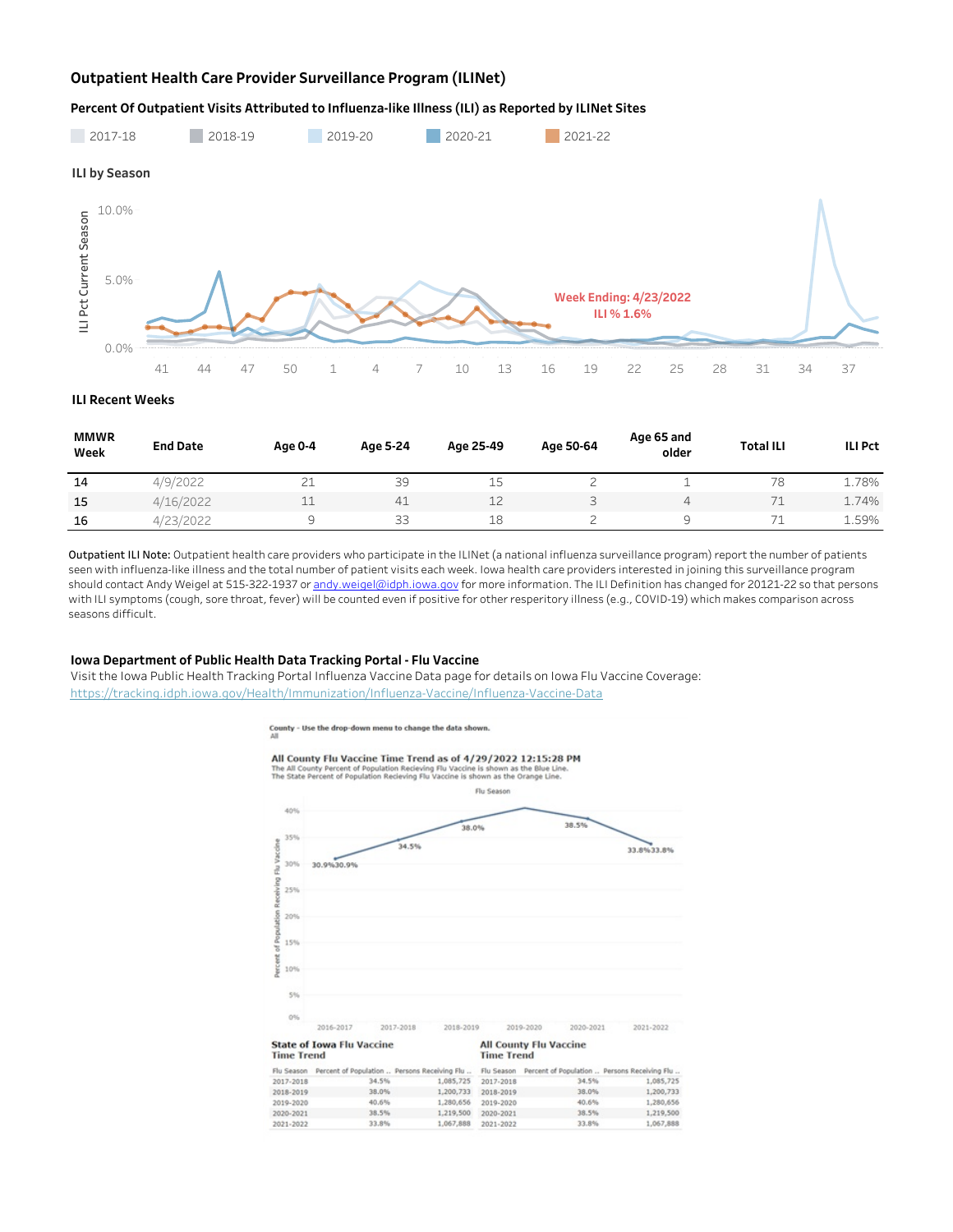## **Influenza-associatedHospitalizations**





### **NumberofInfluenza-AssociatedHospitalizationsbyAgeGroup**

| <b>Age Group</b> | <b>Current Week Flu Hospitalizations</b> | <b>Cumulative Flu Hospitalizations</b> |
|------------------|------------------------------------------|----------------------------------------|
| $0 - 4$          | U                                        | 44                                     |
| $5 - 24$         | $\overline{2}$                           | 59                                     |
| 25-49            |                                          | 40                                     |
| 50-64            | $\Omega$                                 | 47                                     |
| $65+$            | 0                                        | 108                                    |
| Total            | 3                                        | 298                                    |

Hospital Surveillance Note: Sentinel hospitals that participate in IISN voluntarily track and report the number of influenza-associated hospitalizations and the total number of inpatients each week. Iowa hospitals interested in joining this surveillance program should contact Andy Weigel at 515-322-1937 or andy.weigel@idph.iowa.gov for more information.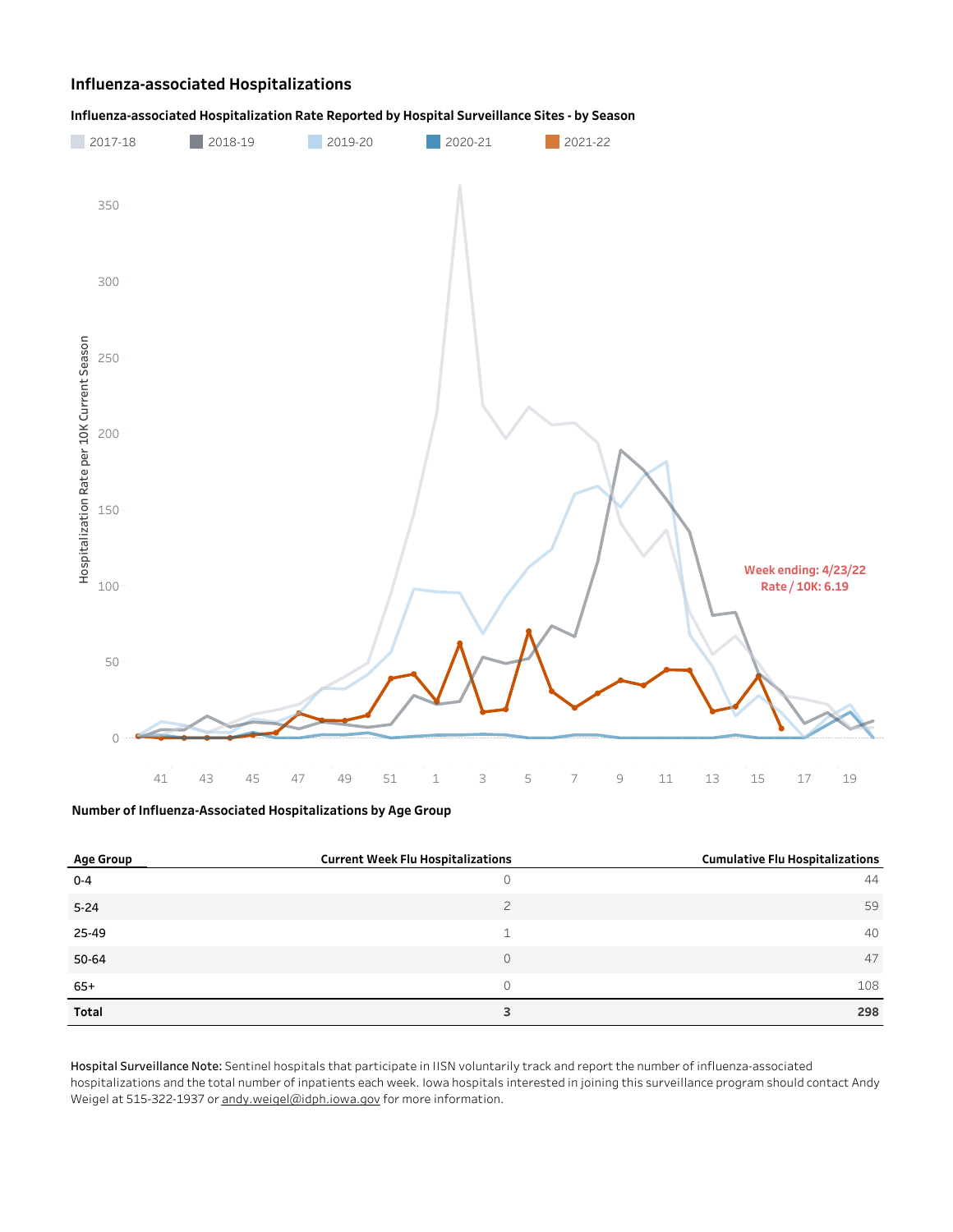## **Long Term Care Facility Influenza Outbreaks**



**Influenza Outbreaks by Week and Region** 

Long Term Care Facility Outbreaks Note: An outbreak in a care facility is defined as at least two residents with suspected influenza in the same area of a facility having an illness onset within 72 hours of each other. At least one of the resident with suspected influenza must also have a lab-confirmed influenza positive.

## Long Term Care Influenza Outbreaks Investigated by Region

| Flu Region<br>Text | Current Week | Cumulative     |
|--------------------|--------------|----------------|
| $1-C$              | $\circ$      | $\mathbf{1}$   |
| $2-NE$             | $\mathbb O$  | $\overline{c}$ |
| $3-NW$             | $\circ$      | $\mathbf{1}$   |
| 4-SW               | $\circ$      | $\circ$        |
| $5-SE$             | $\circ$      | $\overline{c}$ |
| $6-E$              | $\circ$      | $\mathsf 3$    |
| Total              | $\mathbf 0$  | 9              |

See the map in the school section for the counties in each flu region.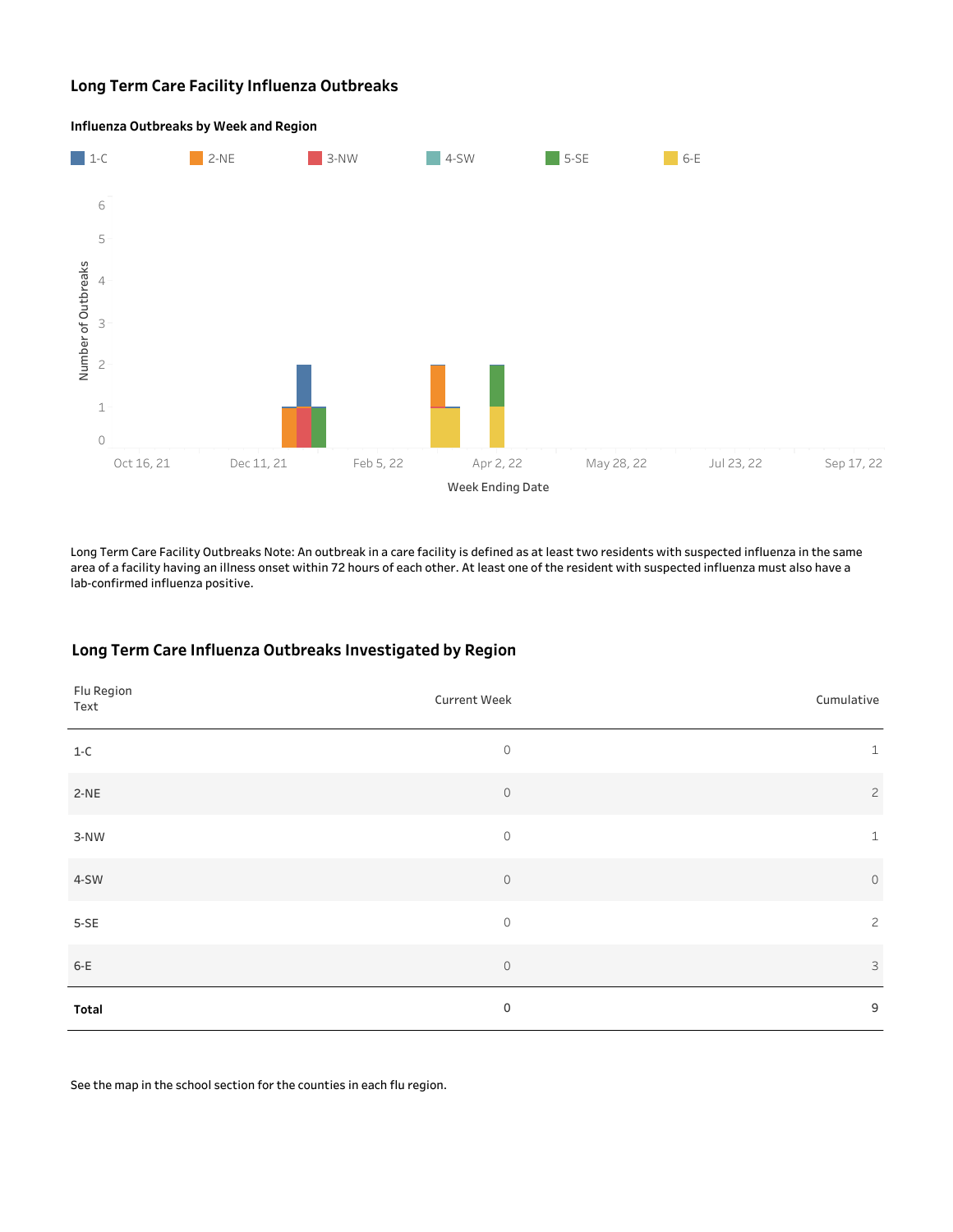# **School Illness Surveillance Program**

### Percent of Enrolled Students Absent Due to Illness Reported by Sentinel Schools



#### **NOTE:Schooldataforweek52-53arelimitedduetoholidayclosings**

## **Countieswith10%SchoolIllness4/17/2022-4/23/2022**

|                   |                                 | Lyon            | <b>Osceola</b>          | <b>Dickinson</b> | <b>Emmet</b>                  |         | Kossuth       | Winnebago        | Worth           |               | Mitchell      | Howard               | Winneshiek       |                   | Allamakee          |                           |
|-------------------|---------------------------------|-----------------|-------------------------|------------------|-------------------------------|---------|---------------|------------------|-----------------|---------------|---------------|----------------------|------------------|-------------------|--------------------|---------------------------|
|                   |                                 | Sioux           | O'Brien                 | Clay             | Palo Alto                     |         |               | Hancock          | Cerro Gordo     |               | $2-NE$        | Chickasaw            |                  |                   |                    |                           |
|                   |                                 | Plymouth        | Cherokee<br><b>3-NW</b> |                  | <b>Buena Vista Pocahontas</b> |         | Humboldt      | Wright           | <b>Franklin</b> |               | <b>Butler</b> | <b>Bremer</b>        | Fayette          |                   | Clayton            |                           |
|                   |                                 | Woodbury        | Ida                     | Sac              | Calhoun                       |         | Webster       | <b>Hamilton</b>  | Hardin          |               | Grundy        | <b>Black Hawk</b>    | <b>Buchanan</b>  |                   | <b>Delaware</b>    | Dubuque                   |
|                   |                                 | Monona          |                         | Crawford         | Carroll                       | Greene  |               | Boone<br>$ 1-C $ | Story           | Marshall      | Tama          |                      | <b>Benton</b>    |                   | Linn 6-E Jones     | <b>Jackson</b><br>Clinton |
|                   |                                 | <b>Harrison</b> |                         | Shelby           | Audubon                       | Guthrie | <b>Dallas</b> | Polk             |                 | Jasper        | Poweshiek     |                      | lowa             | Johnson           | Cedar<br>Muscatine | Scott                     |
|                   |                                 |                 | Pottawattamie           |                  | Cass<br>$4-SW$                | Adair   | Madison       | Warren           |                 | <b>Marion</b> | Mahaska       | Keokuk               |                  | <b>Washington</b> | Louisa             |                           |
| <b>Flu Region</b> | <b>Number</b><br><b>Schools</b> |                 | <b>Mills</b>            | Montgomery       | <b>Adams</b>                  |         | Union         | Clarke           | Lucas           | Monroe        |               | Wapello SE Jefferson |                  | Henry             | <b>Des Moines</b>  |                           |
| $1-C$             | $\mathsf O$                     |                 | Fremont                 | Page             | <b>Taylor</b>                 |         | Ringgold      | Decatur          | Wayne           | Appanoose     |               | <b>Davis</b>         | <b>Van Buren</b> | Lee               |                    |                           |
| $2-NE$            | $\circ$                         |                 |                         |                  |                               |         |               |                  |                 |               |               |                      |                  |                   |                    |                           |
| 3-NW              | $\circ$                         |                 |                         |                  |                               |         |               |                  |                 |               |               |                      |                  |                   |                    |                           |
| 4-SW              | $\circ$                         |                 |                         |                  |                               |         |               |                  |                 |               |               |                      |                  |                   |                    |                           |
| $5-SE$            | $\circ$                         |                 |                         |                  |                               |         |               |                  |                 |               |               |                      |                  |                   |                    |                           |
| $6-E$             | $\mathbbm{1}$                   |                 |                         |                  |                               |         |               |                  |                 |               |               |                      |                  |                   |                    |                           |
| Total             | $\mathbf{1}$                    |                 |                         |                  |                               |         |               |                  |                 |               |               |                      |                  |                   |                    |                           |

School Illness Note: IDPH monitors illnesses in schools from two different types of reporting: 10 percent school absence reports and weekly sentinel illness reporting. Iowa schools (K-12) track and report when the number of students absent with any illness reaches or exceeds 10 percent of total student enrollment. Iowa sentinel schools that participate in IISN voluntarily track and report absence due to all illness and the total enrollment each week.